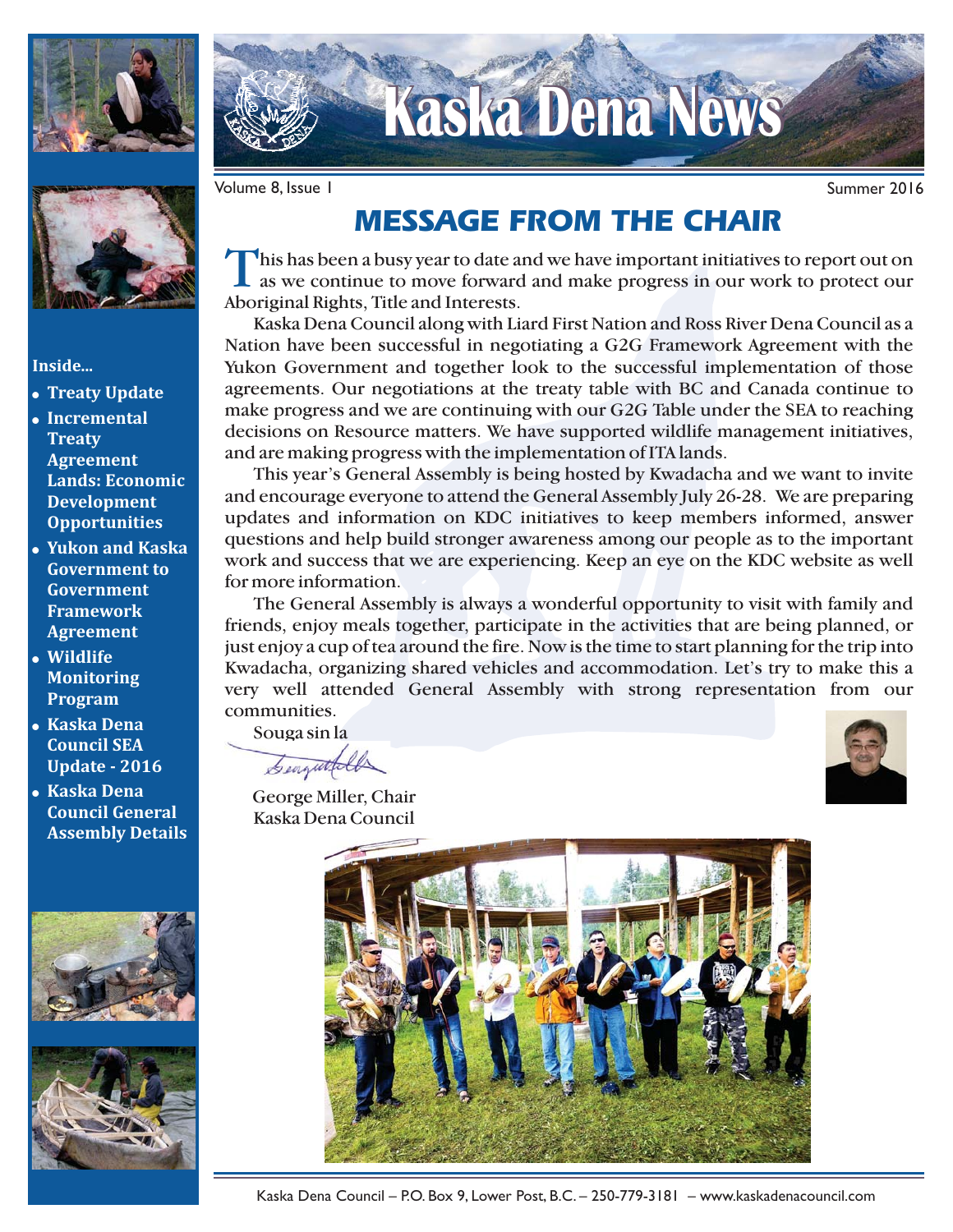## **TREATY UPDATE**

#### **Kaska Dena Land Model**

To negotiate jurisdiction and ownership of land, Kaska Dena negotiators presented a Kaska Dena Land Model to Kaska Dena leadership and Kaska Dena community members for their approval. The Kaska Dena Land Model is designed to achieve 100% management of Kaska Dena Traditional Territory in British Columbia.

The Kaska Dena Land Model outlines an approach for 100% management of the Kaska Dena Traditional Territory in British Columbia, and envisions three types of land designation:

- 1. Kaska Dena Owned Lands Kaska Dena lands owned through BC fee simple title on which Kaska Dena laws would apply;
- 2. **Shared Decision Making Lands** such as Kaska Dena currently have with the Strategic Engagement Agreement; and
- 3. **Kaska Dena Stewardship Lands** Lands within the core of the Kaska Dena Traditional Territory. Government and industry would require the consent of Kaska Dena before land and resource decisions are made.

The Kaska Dena Owned Lands will be negotiated at AIP, and the Kaska Dena Shared Decision Making Land and Kaska Dena Stewardship Lands would be negotiated at Final Agreement.

Kaska Dena negotiating team have held meetings with leadership and Kaska community members to go over the Kaska Land Model, answer questions and to identify areas of interest for category one lands of the Kaska Dena Land Model –

Kaska Dena Owned Lands. Maps are then created which show all of the areas of interest and are then brought to the Treaty Side Table.

During the July, 2016 General Assembly (July 26-28 in Kwadacha) an information tent will be set up with maps and information on the Kaska Dena Land Model. The KDC negotiating team will be available answer questions.

### **Agreement in Principle Negotiations**

Kaska Dena are in the advanced stage of Agreement in Principle (AIP) negotiations, with approximately 5% of chapter work left to negotiate. This work continues and when complete, the entire draft AIP will undergo review by legal counsel for KDC, BC and Canada before being brought out to Kaska Dena members for review.

The AIP will be considered complete when initialled by the Chief Negotiators, signaling it is ready to be taken to Kaska Dena for approval. The completed AIP will be comprised of three elements:

- **1. The AIP Chapters** (which include Kaska Dena government structures, powers and related financial arrangements, jurisdiction and ownership of lands, water and resources);
- **2. Kaska Dena Owned Lands** (See Kaska Dena Land Model), and
- **3. Capital Transfer.**

We will keep members informed as to the progress that is being made at the Treaty Table so that members are aware as to when the final draft AIP will be complete and ready for Kaska Dena review. The AIP

*Continued on page 3*

*The Kaska Dena Land Model outlines an approach for 100% management of the Kaska Dena Traditional Territory in British Columbia and envisions three types of land designation.*

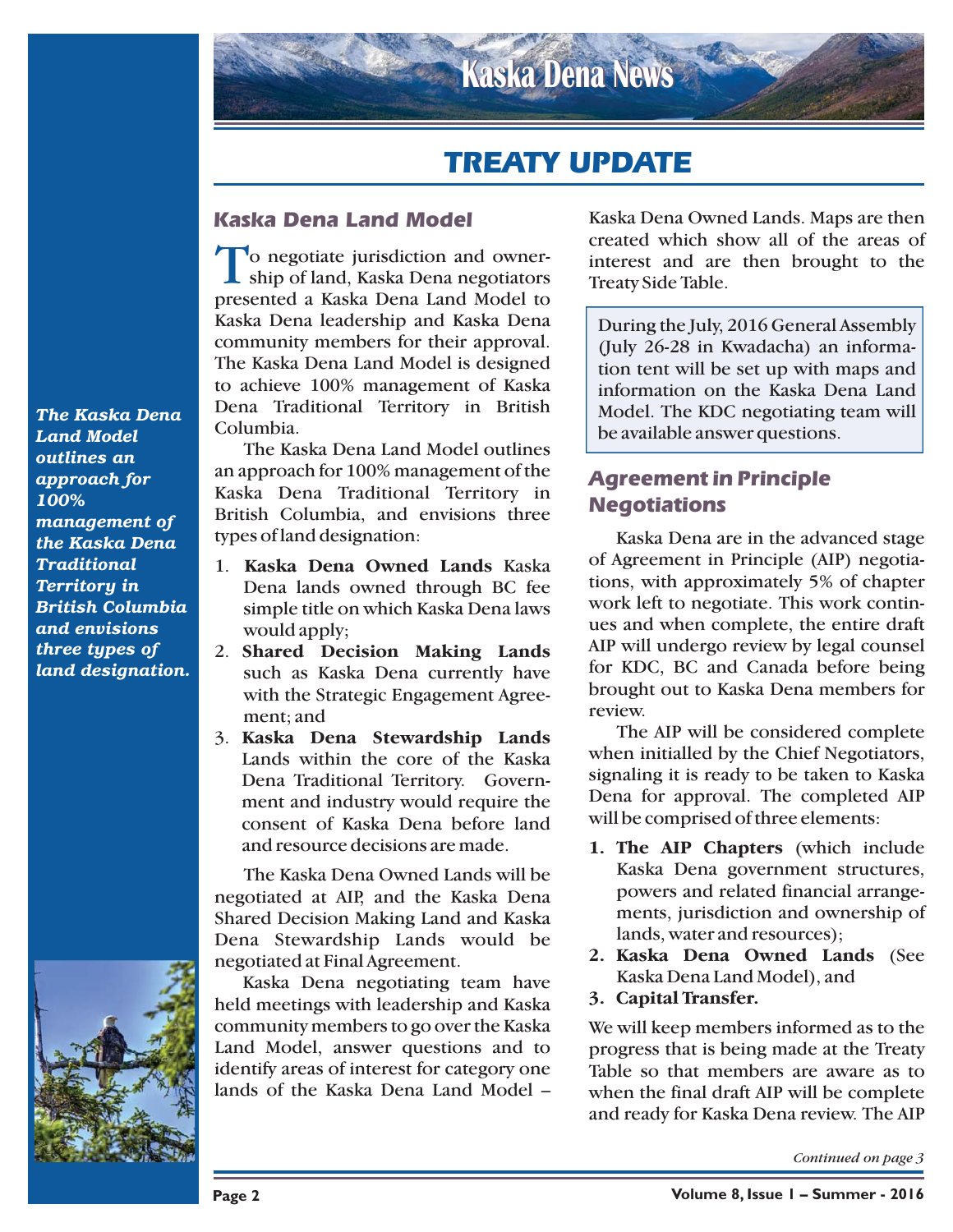# **Kaska Dena News Kaska Dena News**

#### *Continued from page 2*

final agreement and is not legally binding. If Kaska Dena approve the AIP, then final agreement negotiations will begin which will include negotiation of the other two land designations as per the Kaska Dena Land Model: Shared Decision Making Lands and Stewardship Lands.

During the 2016 General Assembly (July 26-28 in Kwadacha) an information tent will be set up with maps and information on the status of the AIP chapter negotiations. The KDC negotiating team will be available to answer questions.

## **Kaska Dena Land Model Applied to Traditional Territory in BC**



*During the 2016 General Assembly (July 26-28 in Kwadacha) an information tent will be set up with maps and information on the status of the AIP chapter negotiations. The KDC negotiating team will be available to answer questions.*

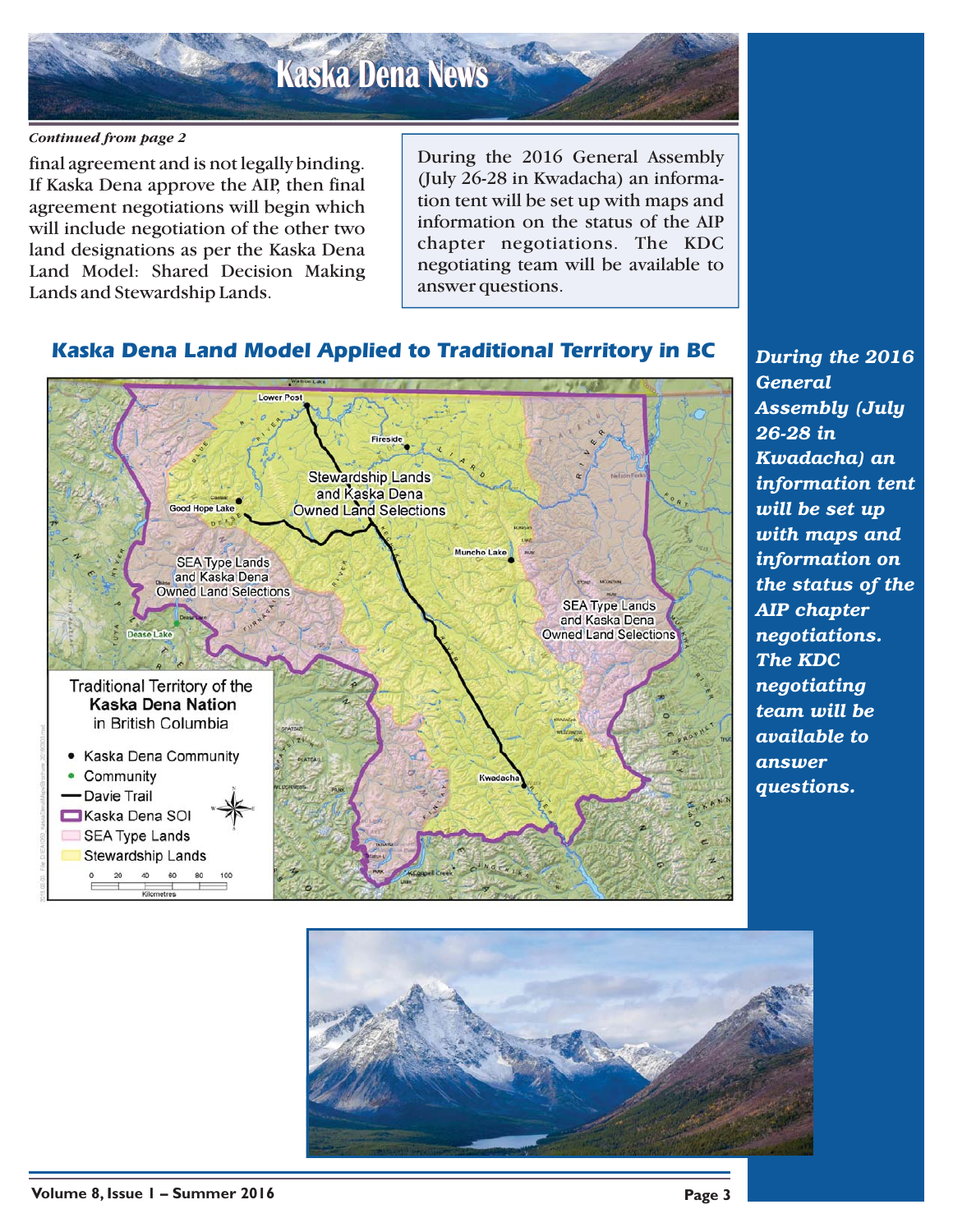# **Kaska Dena News Kaska Dena News**

#### **Incremental Treaty Agreement Lands: Economic Development Opportunities**

The Incremental Treaty Agreement<br>
(ITA) was signed in 2013, providing<br>
factbe each transfer of some Keele Dans for the early transfer of some Kaska Dena Lands to Kaska Dena in advance of a Treaty. The purpose of the early transfer is to give Kaska access to these lands for economic development opportunities.

Four Kaska Dena Land Corporations have been set up to hold the ITA lands as they are transferred from the province: Daylu Dena Council Land Corp., Dease River First Nation Land Corp., Kwadacha First Nation Land Corp., and Kaska Dena Collective Land Corp. ITA lands negotiated on behalf of each of the First Nations will be transferred to their respective Land Corporation when: a) the province has completed the surveying and its internal transfer process, and b) as per the request of the Kaska Dena First Nation.

The Kaska Dena Collective Land Corp will hold lands that are for the collective benefit of Kaska Dena, such as the Turnagain land parcel.

Each Land Corporation can, through a lease agreement, lease these lands to their respective Economic Development Corporation. The leases specify the type



Potential Cabin Site – Obo Lake



Turnagain Lodge

of development that can and cannot take place on these lands given they are to be held for the enjoyment and benefit of future generations. The shareholders agreements state that these lands cannot be sold or used as collateral.

#### **Economic Opportunities**

Through Treaty Related Measures funding, two feasibility studies were completed in 2015 regarding potential economic development on two parcels of ITA land to be transferred in 2016/17; Rapid River and Obo Lake. The feasibility study for Rapid River speaks to the potential for construction of cabins at the Rapid River site for rental to tourists, contractors, and general highway travellers along Highway 37. The Obo Lake feasibility study highlights the potential for fly-in fishing/eco-tourism cabins.

The Turnagain Guide Outfitting concession was transferred earlier to Kaska Dena and is currently co-managed by Chee Ventures Ltd. (Kaska Dena Tourism Corporation) and Kwadacha First Nation along with their Guide Outfitting concession. In 2016 the land which the Turnagain Lodge is situated on will also be transferred to Kaska Dena to be held in the Kaska Dena Collective Land Corporation. This means Kaska Dena no longer have to hold a lease for the Turnagain Lodge as the land is now legally owned in fee simple by Kaska Dena.

*There is a potential for construction of cabins at the Rapid River site for rental to tourists, contractors and general highway travellers along Highway 37. The Obo Lake feasibility study highlights the potential for flyin fishing/ecotourism cabins.*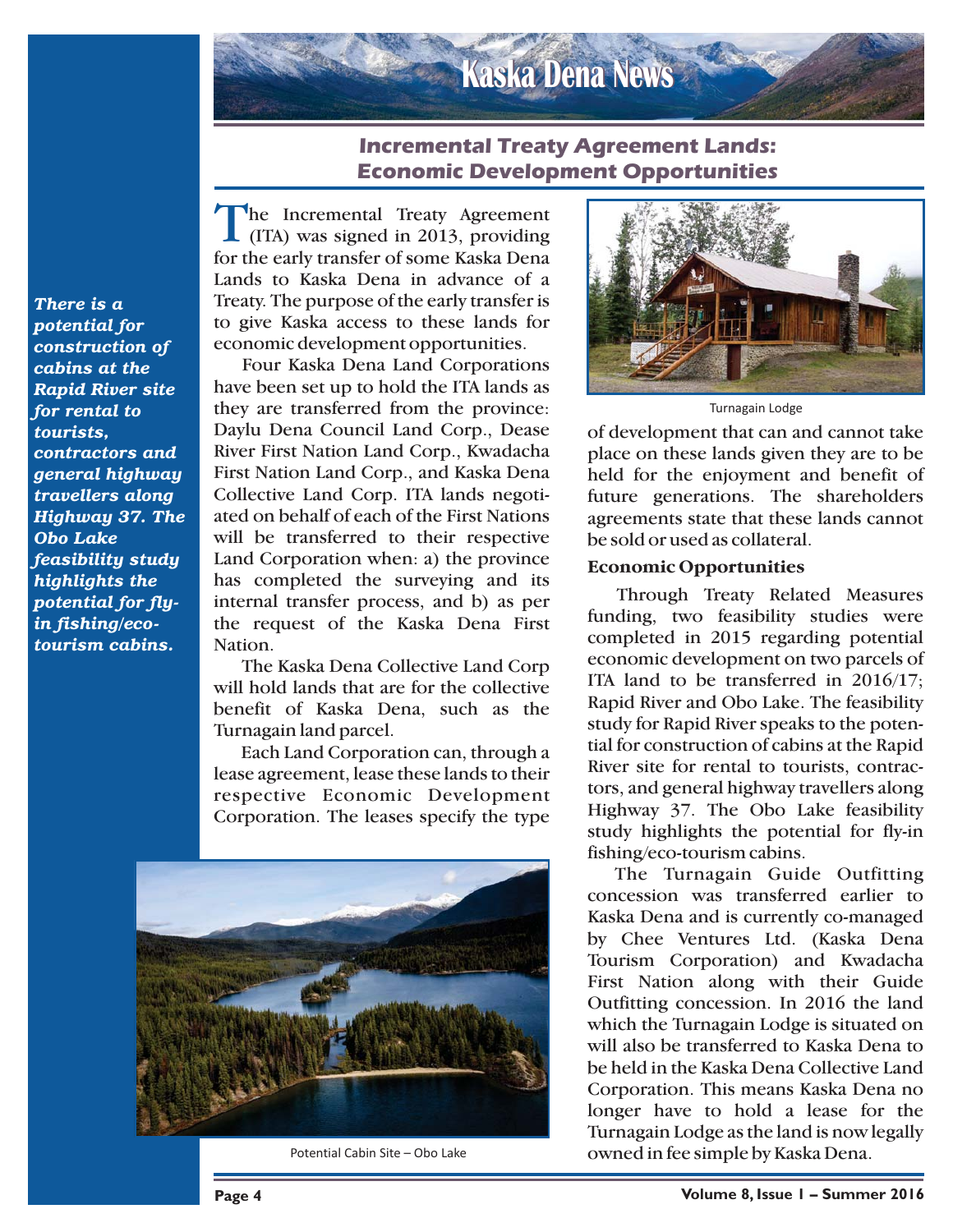## **YUKON AND KASKA Government to Government Framework Agreement**

**Kaska Dena News Kaska Dena News**

A Government to Government Frame-<br>work Agreement was signed January 2016, between the Yukon Territorial Government (YTG) and Kaska (Ross River Dena Council, Liard First Nation, and the Kaska Dena Council, on behalf of the Dease River First Nation, Daylu Dena Council, and Kwadacha First Nation).

The Framework Agreement provides Kaska with a road map and capacity funding to allow Kaska the ability to:

- Facilitate economic development involving all natural resources on Kaska territory in the Southeast Yukon Territory (SEYK);
- Establish collaborative land and resource management; and
- Address the social and cultural impacts from land and resource development.

It also provides funding to develop community plans and programmes on these issues, enabling Kaska to negotiate on an equal footing. The Framework Agreement is not a Land Claims or Treaty Agreement.

We will be working to define a goforward relationship to address forestry, oil, and gas, mining, infrastructure, hydro energy, and land dispositions. We will also be exploring how the Kaska and the Yukon can, on a government-togovernment basis, resolve planning and decision-making on land and resource management and related matters, including environmental screening and infrastructure planning. We will also be looking at addressing the past, present and future impacts from development, including remediation and restoration of old roads, mines and other projects.

The Kaska position is that any future development requires Kaska consent, including full partnership in decisionmaking, economic benefits, and the protection of the environment. This means it must occur in a way that preserves the environment, and the Kaska way of life for future generations. This right of future generations was specifically emphasized in the Supreme Court of Canada's historic Tsilhqot'in decision.

*A Government to Government Framework Agreement provides Kaska with a road map and capacity funding.*

*Continued on page 6*

#### **FRAMEWORK AGREEMENT HIGHLIGHTS**

- $\bullet$ Without prejudice to Kaska Rights, Title and legal positions.
- $\bullet$ Focus on land and resources and all related matters for Kaska Territories.
- $\bullet$  Provides road map for discussing all issues raised by Kaska in resource declaration.
- - Government-to-Government negotiating tables for Chiefs and Premier, and for senior officials.
- -Provides funding to allow Kaska the capacity to negotiate on equal footing.
- -Provides funding to develop Kaska Resource Management Authority.
- $\bullet$  Provides funding for community wellness and capacity planning, and social/cultural funding.
- $\bullet$ Provides funding to complete forest timber and related talks.
- $\bullet$  Community involvement – Any negotiated agreements pursuant to the Framework Agreement will require community support/approval.
- -Framework Agreement expires on March 31, 2017 unless otherwise agreed.

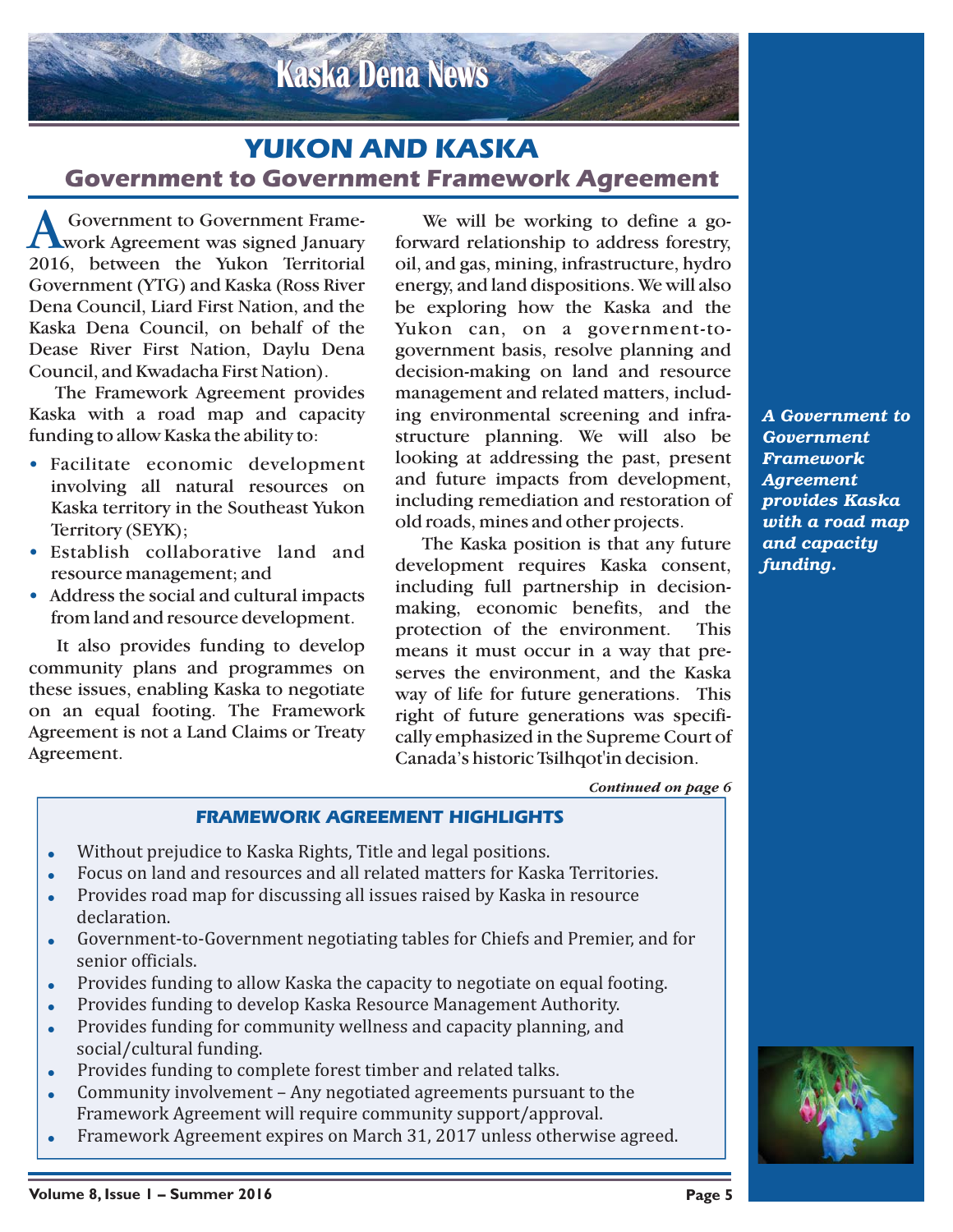#### *Continued from page 5*

There will be community involvement during the process as we begin to negotiate Kaska resource management. If the negotiations lead to specific arrangements or agreements, those agreements will be subject to community discussion and ratification.

#### **KASKA RESOURCE MANAGEMENT AUTHORITY (KRMA)**

Under the Framework Agreement the Yukon Territorial Government (YTG) is providing Kaska First Nations with funding to assist Kaska to establish and implement new structures to coordinate Kaska participation in consultation and engagement processes related to land and resource dispositions and authorizations in the Kaska Territory. During the negotiations of the Framework, this was referred to as the Kaska Resource Management

Authority or "KRMA" process. This is similar to the Strategic Engagement Agreement (SEA) in British Columbia.

KRMA meets two main needs:

- 1. Enable Kaska communities to support their own land and resource management capacity; and
- 2. Enable greater coordination between Kaska communities so that Kaska can present a united front on any land and/or resource project development on Kaska Traditional Territory in the Yukon.

The design and implementation of KRMA will be led by John Lawson, who will be working with community representatives appointed by Ross River Dena Council, Liard First Nation and Kaska Dena Council and Kaska technical advisors to develop some concepts for how KRMA can best meet Kaska needs.

#### **FRAMEWORK AGREEMENT TEAM**

**The Chair of the Kaska Dena Council will participate directly at the Principals' Table with the Premier and the other Kaska leadership. The Principals' Table will direct the work of the Senior Officials' Tables, where Yukon and Kaska lead negotiators and officials will meet and report back to the Principals' Table.**

#### **Liard First Nation**

- -Principals' Table - Chief Daniel Morris;
- -Senior Officials' Table - Chief Negotiator Allen Edzerza.

#### **Ross River Dena Council**

- $\bullet$ Principals' Table - Chief Jack Caesar;
- -Senior Officials' Table - Chief Negotiator Gerry Kerr.

#### **Kaska Dena Council**

- -Principals' Table - KDC Chair George Miller;
- -Senior Officials' Table - Chief Negotiator Dave Porter.

#### **KRMA**

- -Lead for development and implementation - John Lawson;
- Community Reps Brian Ladue and Peter Stone;
- -Legal Counsel - Stephen Walsh and Larry Innes.

*There will be community involvement during the process as we begin to negotiate Kaska resource management. If the negotiations lead to specific arrangements or agreements, those agreements will be subject to community discussion and ratification.*



-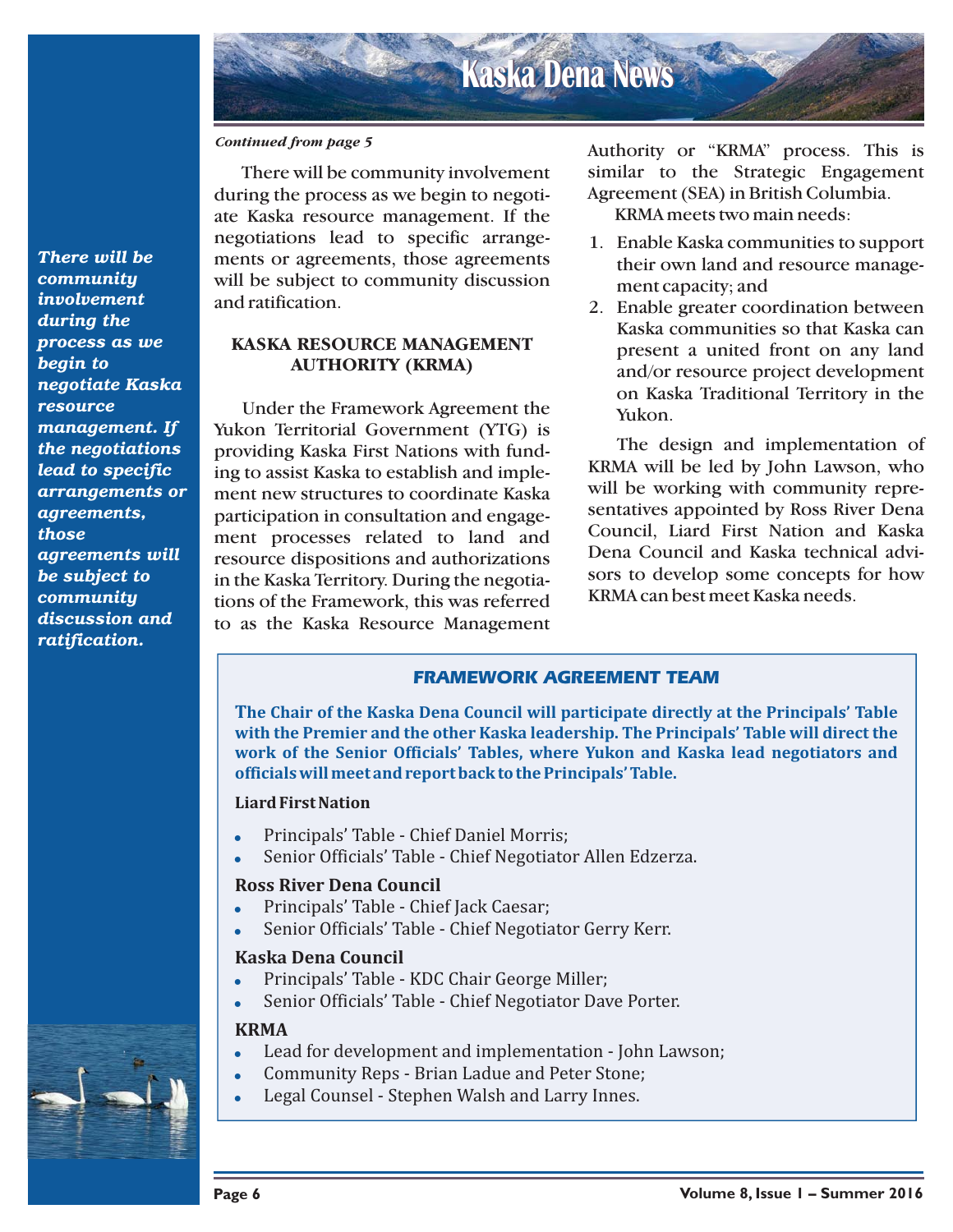

## **WILDLIFE MONITORING PROGRAM**

The Daylu Dena Council and Dease River<br>First Nation, with the assistance of the Dena Kayeh Institute, obtained funds through the BC Capacity Initiative to do a wildlife monitoring program to help assess hunting concerns that we've heard from the communities over the last several years. Two wildlife monitors were hired for the 2015 season: Lizann Porter and Kenny McMillan. They monitored various areas throughout northern BC travelling west to Smith River and Skooks landing and south along the Cassiar Highway to Dease Crossing and various areas throughout.

The objective of the program is to alleviate potential land use conflict with outside hunters. The monitors were a presence on the land, recording how many hunters they saw and if they witnessed anything that looked like it was an infraction against the hunting regulations. Various signs were produced and placed at key access points to inform the public where Kaska areas of high cultural use are.

A wildlife brochure was created to educate the public on measures the Kaska are taking to manage the wildlife in our Traditional Territory. The monitors handed it out to hunters, and the guide-outfitters within Kaska Traditional Territory in BC were mailed a copy of the brochure. We've asked hunters and guide-outfitters to donate any unwanted meat to our communities.

We are asking our Kaska hunters to turn in the moose incisor tooth as detailed within the brochure, so that we can also collect wildlife data. The moose tooth is used to verify the age of the moose. The wildlife monitors also gps'd cultural use sites such as community member cabins. This allows the Dena Keyah Institute GIS Technician, Tanya Ball the ability to update the Traditional Use data in our database to precise locations. The Kaska

Dena website has been updated to include the hunting information including Permission to Hunt in our traditional territory application and brochure, see [http://www.kaskadenacouncil.com/lands](http://www.kaskadenacouncil.com/lands-and-resources/resource-mgmt/wildlife-management)and-resources/resource-mgmt/wildlifemanagement.

In regards to results from the 2015 work, there were 23 monitoring trips Sept 4 – Oct 16 with 145 hunters observed and/or surveyed. At least 100 vehicles were observed and over 15 Kaska signs were put up for Daylu Dena Council and Dease River First Nation. Kwadacha Nation is working on a wildlife monitoring program as well with signs, brochures, and a website being developed. Kwadacha has in the past had wildlife monitors during the hunting season and is working to have some members involved this upcoming hunting season.

The plan is to continue with the Wildlife Monitoring Program in 2016 and training is occurring for 6 Kaska members from Daylu Dena Council, Dease River First Nation, and Kwadacha Nation in May through the 3 Nations Wildlife Program. Funding is being pursued to continue supporting the program and look to include further training and capacity support for the upcoming summer and fall field seasons for the three communities.

*The Wildlife Monitoring Program will continue in 2016 and training is occurring for six Kaska members from Daylu Dena Council, Dease River First Nation and Kwadacha Nation in May through the 3 Nations Wildlife Program.*